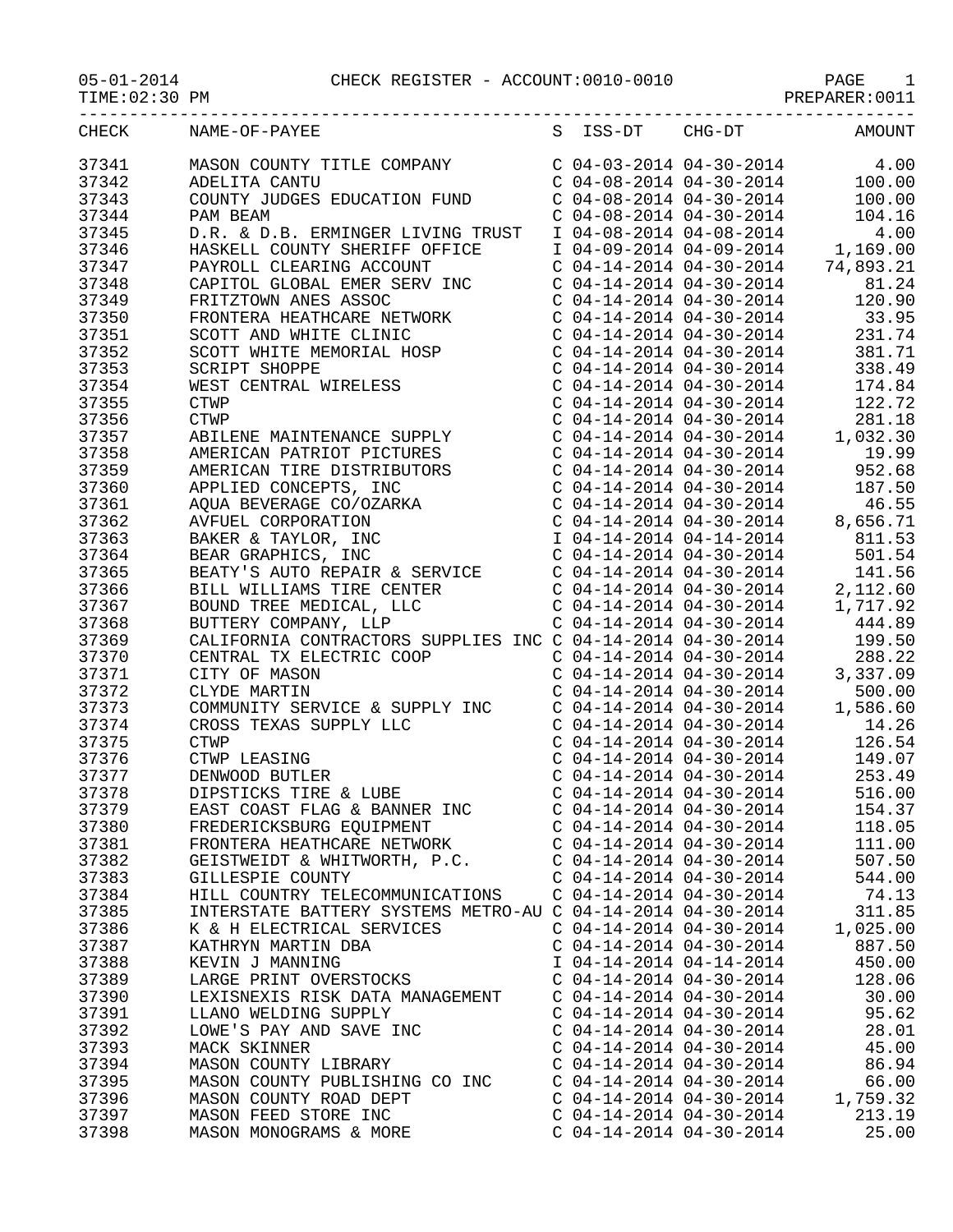05-01-2014 CHECK REGISTER - ACCOUNT:0010-0010 PAGE 2

|       | S ISS-DT CHG-DT AMOUNT<br>CHECK NAME-OF-PAYEE<br>$\begin{tabular}{@{}llllllll} \multicolumn{2}{c}{\textbf{C1B-CT}}&\textbf{MME-OP}=\textbf{MSEBAR} & \textbf{MSE-B1} & \textbf{G1B-B1} & \textbf{G1B-B1} & \textbf{G1B-B1} & \textbf{G1B-B1} & \textbf{G2B-B1} & \textbf{G3B-B1} & \textbf{G4B-B2} & \textbf{G5B-B1} & \textbf{G6B-B1} & \textbf{G6B-B1} & \textbf{G7B-B2} & \textbf{G8B-B1} & \textbf{G8B-B1} & \textbf{G9B-B1} & \textbf{$ |                           |           |
|-------|----------------------------------------------------------------------------------------------------------------------------------------------------------------------------------------------------------------------------------------------------------------------------------------------------------------------------------------------------------------------------------------------------------------------------------------------|---------------------------|-----------|
|       |                                                                                                                                                                                                                                                                                                                                                                                                                                              |                           |           |
|       |                                                                                                                                                                                                                                                                                                                                                                                                                                              |                           |           |
|       |                                                                                                                                                                                                                                                                                                                                                                                                                                              |                           |           |
|       |                                                                                                                                                                                                                                                                                                                                                                                                                                              |                           |           |
|       |                                                                                                                                                                                                                                                                                                                                                                                                                                              |                           |           |
|       |                                                                                                                                                                                                                                                                                                                                                                                                                                              |                           |           |
|       |                                                                                                                                                                                                                                                                                                                                                                                                                                              |                           |           |
|       |                                                                                                                                                                                                                                                                                                                                                                                                                                              |                           |           |
|       |                                                                                                                                                                                                                                                                                                                                                                                                                                              |                           |           |
|       |                                                                                                                                                                                                                                                                                                                                                                                                                                              |                           |           |
|       |                                                                                                                                                                                                                                                                                                                                                                                                                                              |                           |           |
|       |                                                                                                                                                                                                                                                                                                                                                                                                                                              |                           |           |
|       |                                                                                                                                                                                                                                                                                                                                                                                                                                              |                           |           |
|       |                                                                                                                                                                                                                                                                                                                                                                                                                                              |                           |           |
|       |                                                                                                                                                                                                                                                                                                                                                                                                                                              |                           |           |
|       |                                                                                                                                                                                                                                                                                                                                                                                                                                              |                           |           |
|       |                                                                                                                                                                                                                                                                                                                                                                                                                                              |                           |           |
|       |                                                                                                                                                                                                                                                                                                                                                                                                                                              |                           |           |
|       |                                                                                                                                                                                                                                                                                                                                                                                                                                              |                           |           |
|       |                                                                                                                                                                                                                                                                                                                                                                                                                                              |                           |           |
|       |                                                                                                                                                                                                                                                                                                                                                                                                                                              |                           |           |
|       |                                                                                                                                                                                                                                                                                                                                                                                                                                              |                           |           |
|       |                                                                                                                                                                                                                                                                                                                                                                                                                                              |                           |           |
|       |                                                                                                                                                                                                                                                                                                                                                                                                                                              |                           |           |
|       |                                                                                                                                                                                                                                                                                                                                                                                                                                              |                           |           |
|       |                                                                                                                                                                                                                                                                                                                                                                                                                                              |                           |           |
|       |                                                                                                                                                                                                                                                                                                                                                                                                                                              |                           |           |
|       |                                                                                                                                                                                                                                                                                                                                                                                                                                              |                           |           |
|       |                                                                                                                                                                                                                                                                                                                                                                                                                                              |                           |           |
|       |                                                                                                                                                                                                                                                                                                                                                                                                                                              |                           |           |
|       |                                                                                                                                                                                                                                                                                                                                                                                                                                              |                           |           |
|       |                                                                                                                                                                                                                                                                                                                                                                                                                                              |                           |           |
|       |                                                                                                                                                                                                                                                                                                                                                                                                                                              |                           |           |
|       |                                                                                                                                                                                                                                                                                                                                                                                                                                              |                           |           |
|       |                                                                                                                                                                                                                                                                                                                                                                                                                                              |                           |           |
|       |                                                                                                                                                                                                                                                                                                                                                                                                                                              |                           |           |
|       |                                                                                                                                                                                                                                                                                                                                                                                                                                              |                           |           |
|       |                                                                                                                                                                                                                                                                                                                                                                                                                                              |                           |           |
|       |                                                                                                                                                                                                                                                                                                                                                                                                                                              |                           |           |
| 37437 | B.L. PALMER                                                                                                                                                                                                                                                                                                                                                                                                                                  | $C$ 04-17-2014 04-30-2014 | 5,000.00  |
| 37438 | DAVIDSON TRUCKING INC                                                                                                                                                                                                                                                                                                                                                                                                                        | I 04-17-2014 04-17-2014   | 12,000.00 |
| 37439 | STEPHANIE SPARKS                                                                                                                                                                                                                                                                                                                                                                                                                             | $C$ 04-17-2014 04-30-2014 | 156.03    |
| 37440 | ELI CASTILLO                                                                                                                                                                                                                                                                                                                                                                                                                                 | $C$ 04-17-2014 04-30-2014 | 2,410.00  |
| 37441 | LLANO CO SHERIFF BILL BLACKBURN                                                                                                                                                                                                                                                                                                                                                                                                              | I 04-17-2014 04-17-2014   | 75.00     |
| 37442 | JUROR CASH/POLLY MCMILLAN                                                                                                                                                                                                                                                                                                                                                                                                                    | $C$ 04-23-2014 04-30-2014 | 240.00    |
| 37443 | BAKER & TAYLOR, INC                                                                                                                                                                                                                                                                                                                                                                                                                          | I 04-28-2014 04-28-2014   | 580.37    |
| 37444 | CAPITAL ONE BANK (USA) N.A.                                                                                                                                                                                                                                                                                                                                                                                                                  | I 04-28-2014 04-28-2014   | 2,670.01  |
| 37445 | CENTURYLINK QCC                                                                                                                                                                                                                                                                                                                                                                                                                              | I 04-28-2014 04-28-2014   | 84.29     |
| 37446 | CIRA                                                                                                                                                                                                                                                                                                                                                                                                                                         | I 04-28-2014 04-28-2014   | 20.00     |
| 37447 | CTWP LEASING                                                                                                                                                                                                                                                                                                                                                                                                                                 | I 04-28-2014 04-28-2014   | 421.85    |
| 37448 | DOLLAR GENERAL-CHARGED SALES                                                                                                                                                                                                                                                                                                                                                                                                                 | I 04-28-2014 04-28-2014   | 46.40     |
| 37449 | ELECTION SYSTEMS & SOFTWARE                                                                                                                                                                                                                                                                                                                                                                                                                  | I 04-28-2014 04-28-2014   | 264.80    |
| 37450 | HILL COUNTRY MEM HOSPITAL                                                                                                                                                                                                                                                                                                                                                                                                                    | I 04-28-2014 04-28-2014   | 12.00     |
| 37451 | HINCKLEY'S COUNTRY STORE                                                                                                                                                                                                                                                                                                                                                                                                                     | I 04-28-2014 04-28-2014   | 27.61     |
| 37452 | HOLT COMPANY OF TEXAS                                                                                                                                                                                                                                                                                                                                                                                                                        | I 04-28-2014 04-28-2014   | 1,308.21  |
| 37453 | JOHNSON'S PEST CONTROL                                                                                                                                                                                                                                                                                                                                                                                                                       | I 04-28-2014 04-28-2014   | 215.00    |
| 37454 | KATHRYN MARTIN DBA                                                                                                                                                                                                                                                                                                                                                                                                                           | I 04-28-2014 04-28-2014   | 1,193.34  |

37455 LAIRD PALMER 1 28-2014 04-28-2014 1,015.00 37456 LEXIS NEXIS I 04-28-2014 04-28-2014 172.00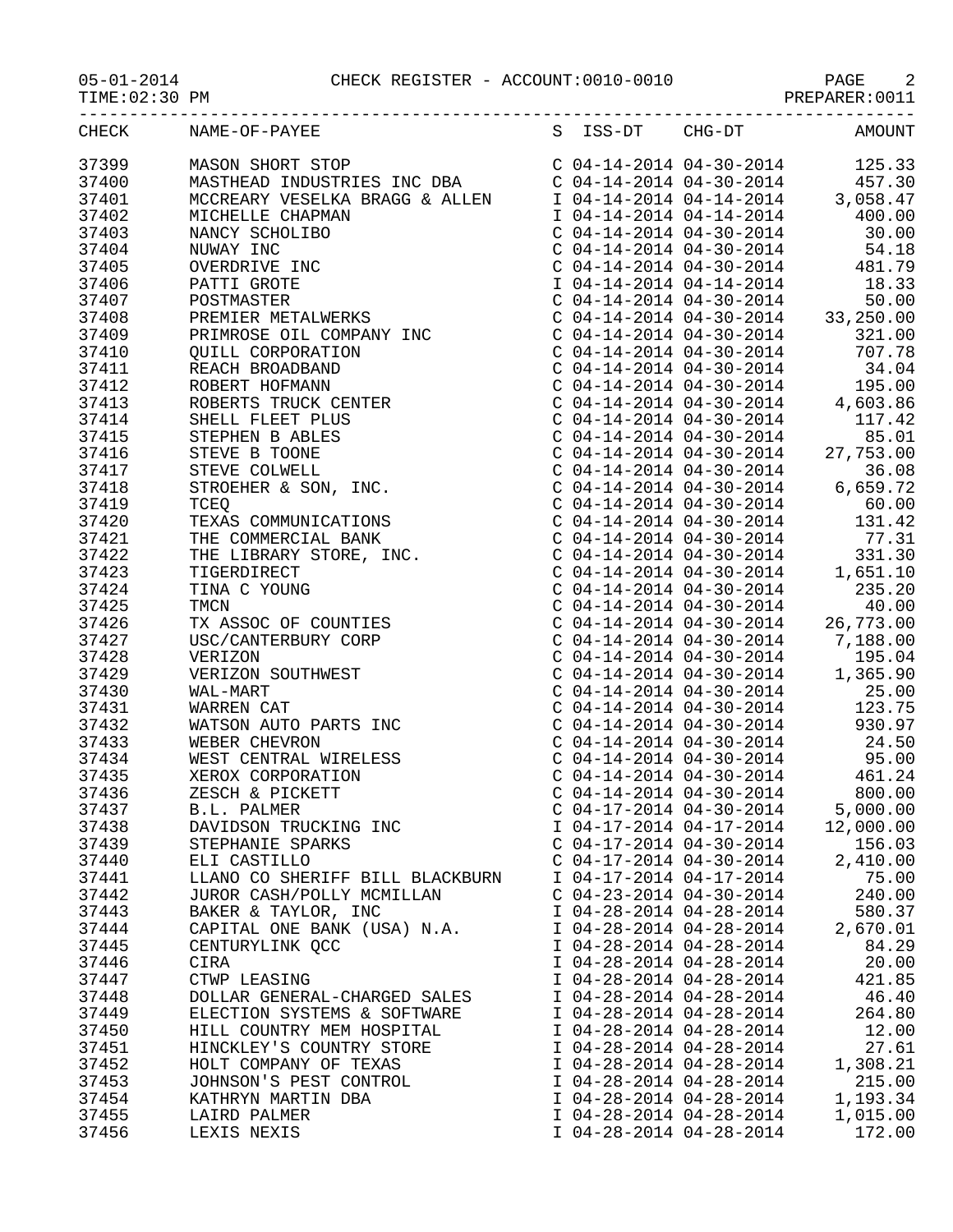PAGE 3<br>PREPARER:0011

|       | CHECK NAME-OF-PAYEE                                                                                                                                                                                                                                                |  |                           | S ISS-DT CHG-DT AMOUNT                                             |
|-------|--------------------------------------------------------------------------------------------------------------------------------------------------------------------------------------------------------------------------------------------------------------------|--|---------------------------|--------------------------------------------------------------------|
|       |                                                                                                                                                                                                                                                                    |  |                           |                                                                    |
| 37457 |                                                                                                                                                                                                                                                                    |  |                           |                                                                    |
| 37458 |                                                                                                                                                                                                                                                                    |  |                           |                                                                    |
| 37459 | MAGAZINE SUBSCRIPTIONS - PTP AUSTIN I 04-28-2014 04-28-2014 71.36                                                                                                                                                                                                  |  |                           |                                                                    |
| 37460 | MASON BUILDING SUPPLY & RENTAL INC I 04-28-2014 04-28-2014 169.56                                                                                                                                                                                                  |  |                           |                                                                    |
| 37461 | OVERDRIVE INC                                                                                                                                                                                                                                                      |  | I 04-28-2014 04-28-2014   | 171.94                                                             |
| 37462 | 0VERDRIVE INC<br>PAM BEAM<br>PAM BEAM<br>PARTS PLUS<br>PATTI GROTE<br>PATTI GROTE<br>PATTI GROTE<br>PATTI GROTE<br>PATTI GROTE<br>PATTI GROTE<br>DA-28-2014<br>DA-28-2014<br>DA-28-2014<br>DA-28-2014<br>DA-28-2014<br>DA-28-2014<br>DA-28-2014<br>DA-28-2014<br>2 |  |                           |                                                                    |
| 37463 |                                                                                                                                                                                                                                                                    |  |                           |                                                                    |
| 37464 | PATTI GROTE                                                                                                                                                                                                                                                        |  |                           |                                                                    |
| 37465 |                                                                                                                                                                                                                                                                    |  |                           |                                                                    |
| 37466 |                                                                                                                                                                                                                                                                    |  |                           |                                                                    |
| 37467 | RESEARCH TECHNOLOGY INTERNATIONAL C I 04-28-2014 04-28-2014 329.95                                                                                                                                                                                                 |  |                           |                                                                    |
| 37468 | SHANNON MEDICAL CENTER                                                                                                                                                                                                                                             |  |                           | I 04-28-2014 04-28-2014 1,550.00                                   |
| 37469 | SHANNON MEDICAL CENTER<br>SMITH MUNICIPAL SUPPLIES<br>THE LIBRARY STORE, INC.                                                                                                                                                                                      |  |                           | $104-28-2014$ $04-28-2014$ $168.30$                                |
| 37470 |                                                                                                                                                                                                                                                                    |  |                           | I 04-28-2014 04-28-2014 219.10                                     |
| 37471 |                                                                                                                                                                                                                                                                    |  |                           | I 04-28-2014 04-28-2014 528.00                                     |
| 37472 | THOMPSON REUTERS - WEST<br>VERIZON SOUTHWEST<br>WEST CENTRAL WIRELESS                                                                                                                                                                                              |  |                           | I 04-28-2014 04-28-2014 229.56                                     |
| 37473 |                                                                                                                                                                                                                                                                    |  |                           | 1 04-28-2014 04-28-2014 273.18<br>1 04-29-2014 04-29-2014 2,500.00 |
| 37474 | LUBKE'S CARS & TRUCKS                                                                                                                                                                                                                                              |  |                           |                                                                    |
| 37475 |                                                                                                                                                                                                                                                                    |  |                           | $C$ 04-29-2014 04-30-2014 105,570.11                               |
| 37476 |                                                                                                                                                                                                                                                                    |  |                           | I 04-30-2014 04-30-2014 123.20                                     |
| 37477 |                                                                                                                                                                                                                                                                    |  |                           | $104-30-2014$ $04-30-2014$ $1,500.00$<br>$1,600.00$                |
| 37478 |                                                                                                                                                                                                                                                                    |  |                           | $C$ 04-30-2014 04-30-2014 56.46                                    |
| 37479 | LUBRE'S CARS & IRUCRS<br>PAYROLL CLEARING ACCOUNT<br>JERRY BEARDEN<br>KEVIN J MANNING<br>POLLY MCMILLAN<br>STANLEY TOEPPICH<br>WAYNE HOFMANN<br>WILL FREY<br>MASON COUNTY<br>STATE COMPTPOLLER                                                                     |  |                           | I 04-30-2014 04-30-2014 114.34                                     |
| 37480 |                                                                                                                                                                                                                                                                    |  |                           | C 04-30-2014 04-30-2014 128.24<br>C 04-30-2014 04-30-2014 414.74   |
| 37481 |                                                                                                                                                                                                                                                                    |  |                           |                                                                    |
| 37482 |                                                                                                                                                                                                                                                                    |  |                           | I 04-30-2014 04-30-2014 4,482.78                                   |
| 37483 | STATE COMPTROLLER                                                                                                                                                                                                                                                  |  | I 04-30-2014 04-30-2014   | 56.64                                                              |
| 37484 | STATE COMPTROLLER                                                                                                                                                                                                                                                  |  | $I$ 04-30-2014 04-30-2014 | 10.00                                                              |
| 37485 | BLUEBONNET CASA                                                                                                                                                                                                                                                    |  |                           | I 04-30-2014 04-30-2014 75.00                                      |
| 37486 | OMNIBASE SERVICES OF TEXAS                                                                                                                                                                                                                                         |  | I 04-30-2014 04-30-2014   | 534.00                                                             |